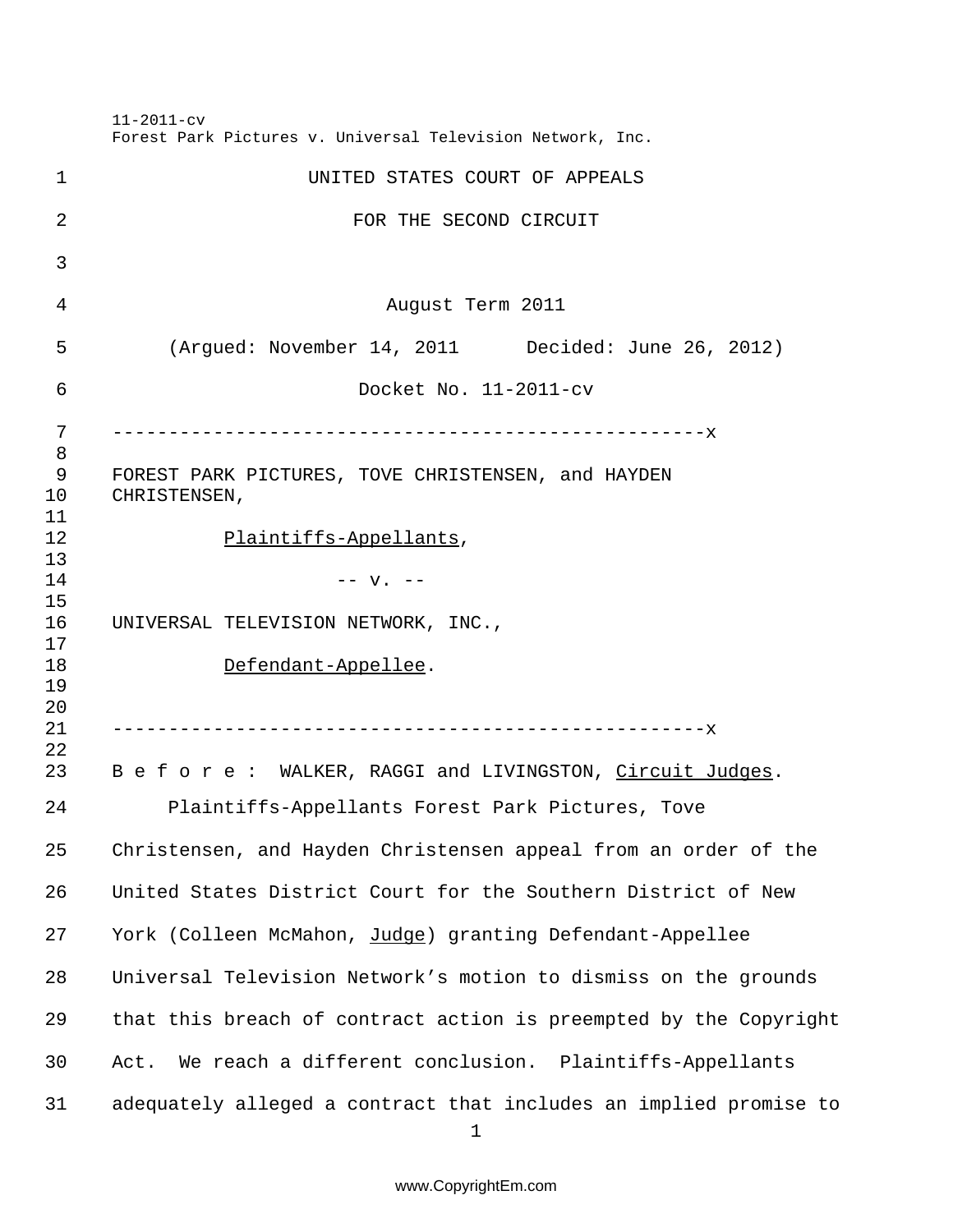pay. Because this claim is based on rights that are not the equivalent of those protected by the Copyright Act, it is not preempted. VACATED and REMANDED.

 DAVID MAREK (John R. Halter, on the brief), Liddle & Robinson, L.L.P., New York, New York, for Plaintiffs-7 Appellants. SUSAN WEINER, NBCUniversal Media, 10 LLC, New York, New York (Robert Penchina and Amanda M. Leith, Levine Sullivan Koch & Schulz, **L.L.P., New York, New York, <u>on the</u>** 14 brief), for Defendant-Appellee.

16 JOHN M. WALKER, JR., Circuit Judge:

 This dispute over the concept for a television show presents the question of the extent to which the Copyright Act, 17 U.S.C. 19 § 101 et seq., preempts contract claims involving copyrightable property. Plaintiffs-Appellants Forest Park Pictures, Hayden Christensen, and Tove Christensen (collectively, "Forest Park") developed an idea for a television series and created a writing that embodied it, known in the industry as a "series treatment." Forest Park submitted its idea, first by mail and then in person, to Defendant-Appellee USA Network, a division of Universal Television Network, Inc. ("USA Network"). Forest Park alleges an implied promise by USA Network to pay reasonable compensation if the idea were used. The District Court for the Southern District of New York (Colleen McMahon, Judge) held that the Copyright Act preempted a breach of contract claim based on idea submission,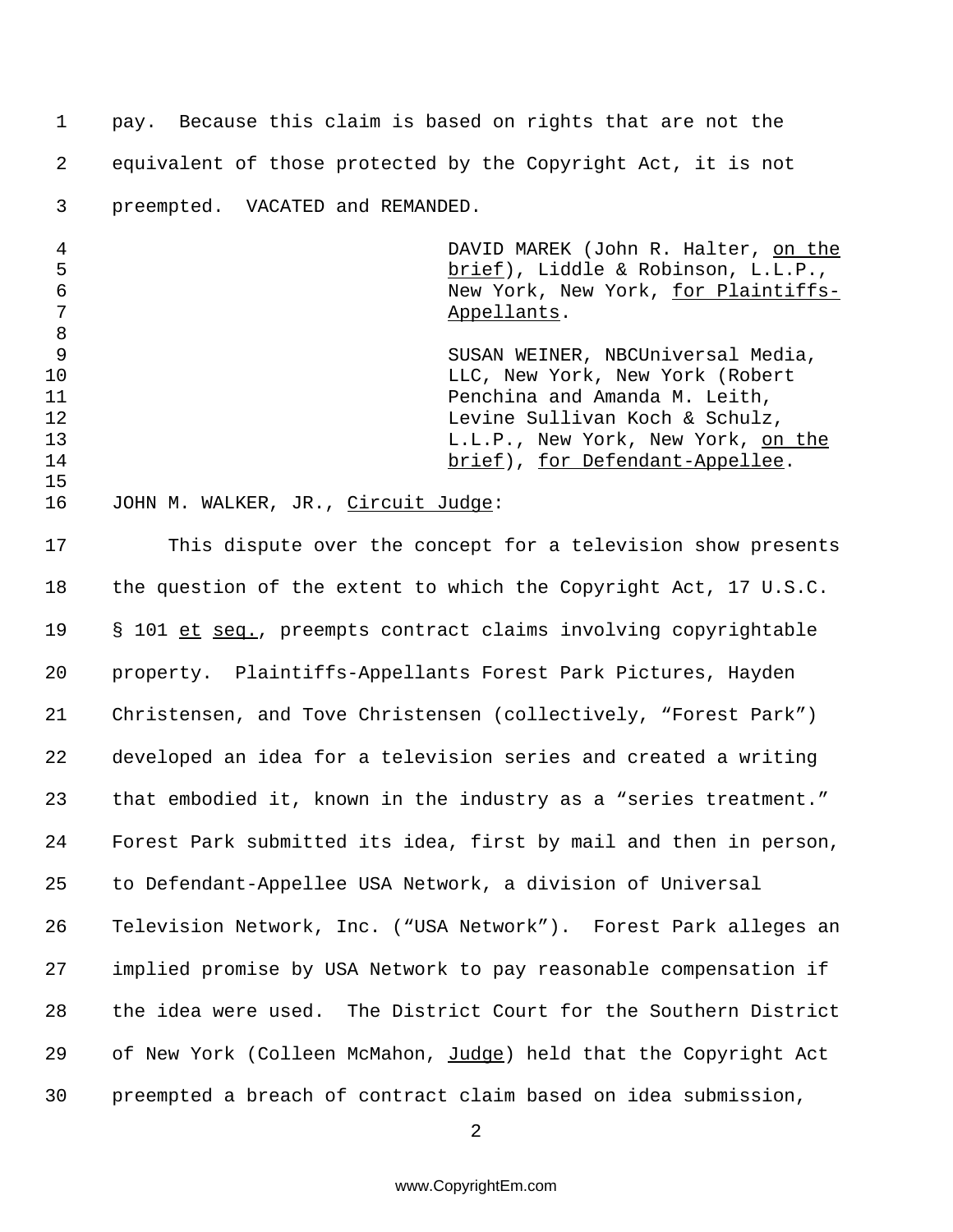and granted USA Network's motion to dismiss. We reach a different conclusion. Forest Park adequately alleged the breach of a contract that included an implied promise to pay. Because this claim is based on rights that are not the equivalent of those protected by the Copyright Act, it is not preempted.

- 
- 

## **BACKGROUND**

**Facts**

 Because Forest Park appeals from an order dismissing the complaint on the pleadings, we accept as true the facts alleged 11 in the Third Amended Complaint ("Complaint"). See Hutchison v. Deutsche Bank Sec. Inc., 647 F.3d 479, 481 (2d Cir. 2011). In 2005, Forest Park formulated a concept for a television show called "Housecall," in which a doctor, after being expelled from the medical community for treating patients who could not pay, moved to Malibu, California, and became a "concierge" doctor to the rich and famous. Forest Park created a written series treatment for the idea, including character biographies, themes, and storylines. It mailed this written material to Alex Sepiol, who worked for USA Network.

 After sending the written materials, Forest Park requested a meeting between its representatives and Sepiol. Sepiol scheduled the meeting "for the express purpose of hearing Plaintiffs pitch" their show. Complaint ¶ 12. At the time, Sepiol and USA Network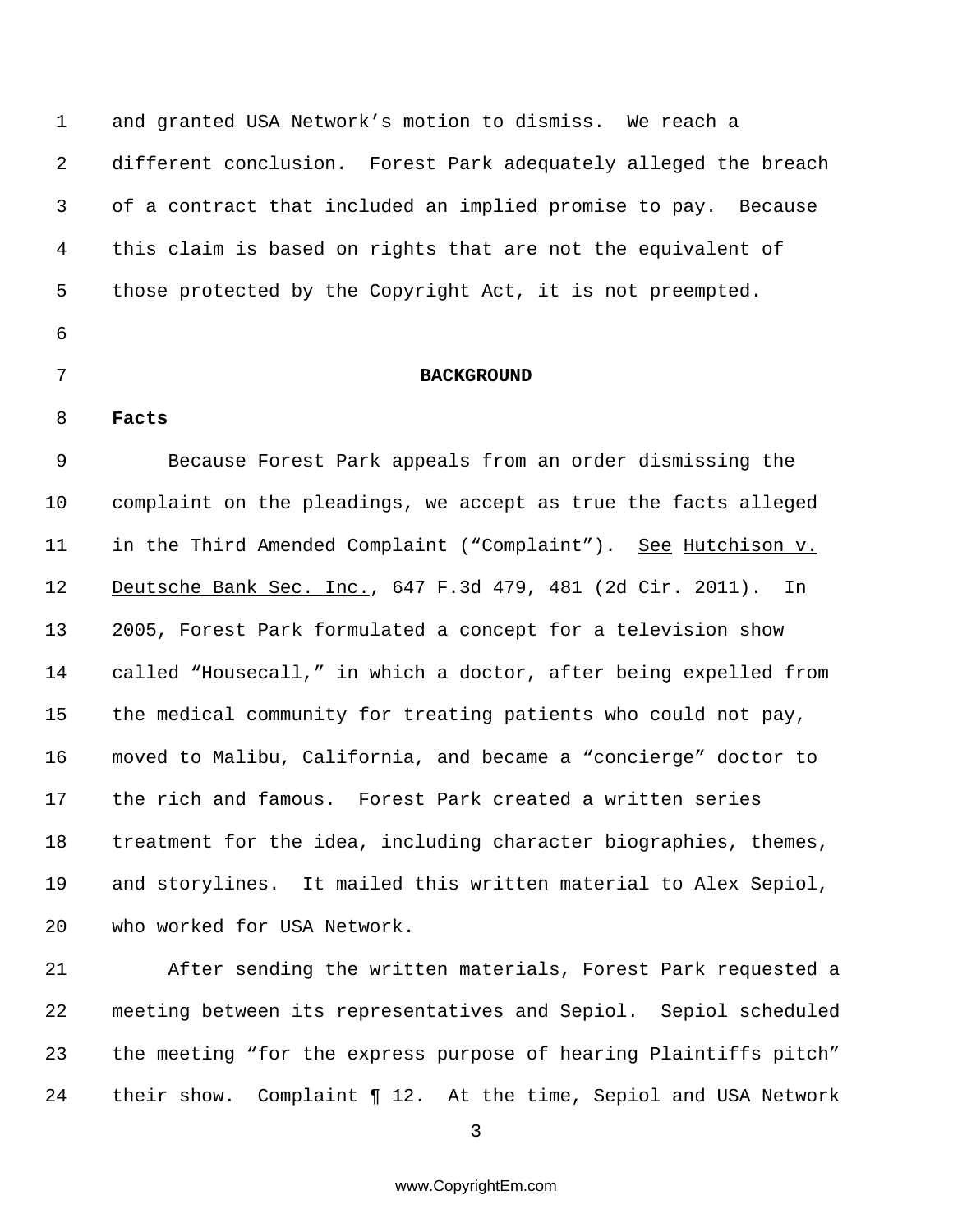knew "that writer-creat[o]rs pitch creative ideas to prospective purchasers with the object of selling those ideas for compensation" and "that it was standard in the entertainment industry for ideas to be pitched with the expectation of compensation in the event of use." Id. ¶ 9.And, at the meeting, "[i]t was understood that Plaintiffs were pitching those ideas with the object of persuading USA Network to purchase those 8 ideas for commercial development." Id. 13. Sepiol said that prior to hearing the idea for "Housecall," he had never heard of "concierge" doctors, or doctors who make house calls for wealthy patients, and "thought it was a fascinating concept for a television show." Id. ¶ 15. Over the course of the following week, Sepiol and Forest Park exchanged further communications; however, discussions soon ceased and no further contact between the parties ensued.

 A little less than four years later, USA Network produced and aired a television show called "Royal Pains," in which a doctor, after being expelled from the medical community for treating patients who could not pay, became a concierge doctor to the rich and famous in the Hamptons. Forest Park had no prior knowledge of "Royal Pains," did not consent to its production, and received no compensation from USA Network for the use of its idea for the show.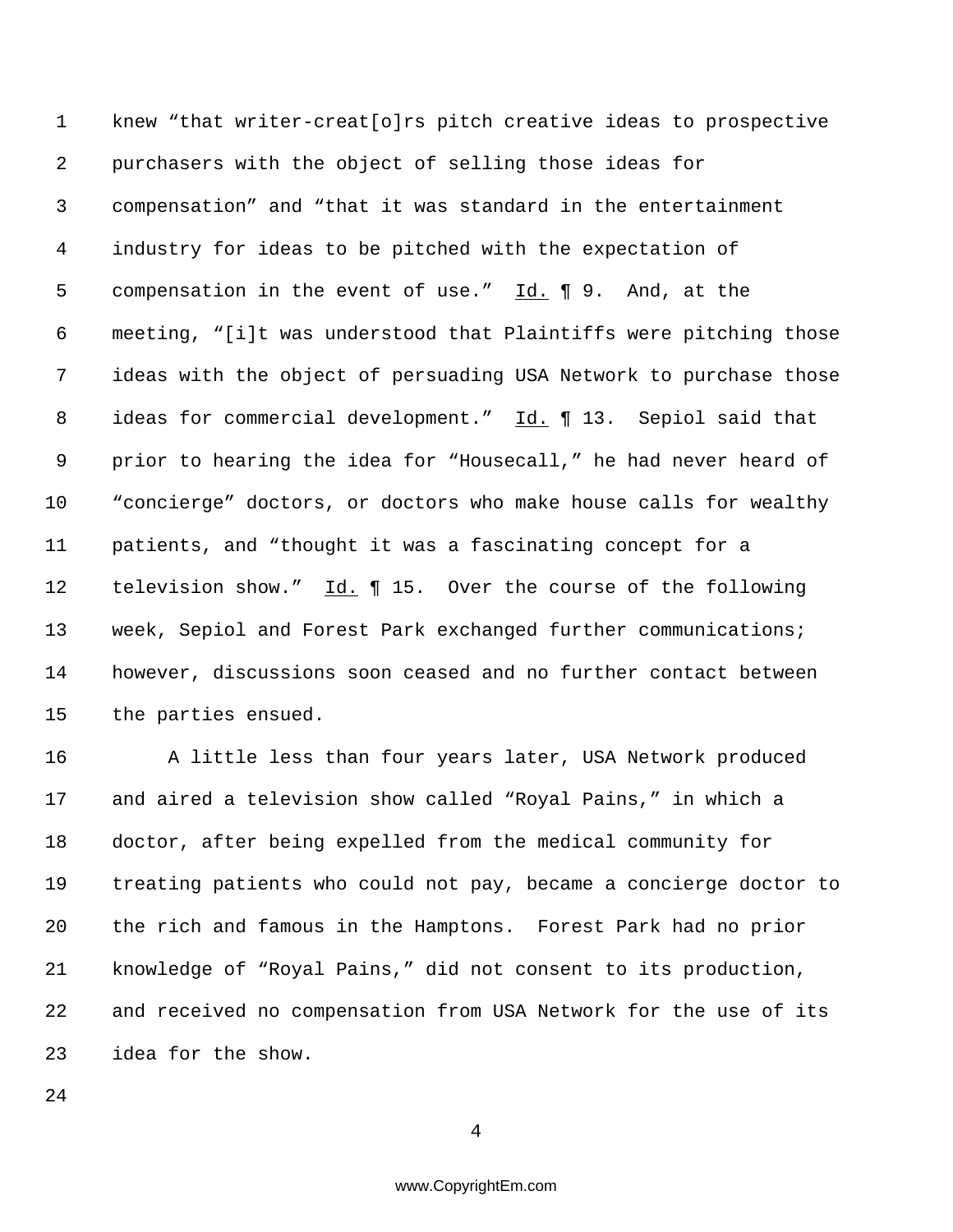## **Prior Proceedings**

 Forest Park Pictures, located in California, and the Christensens, residents of California and Toronto, Canada, brought a diversity action against USA Network and Universal Television Network, a New York corporation, for breach of contract. USA Network moved under Federal Rule of Civil Procedure 12(b)(6) to dismiss the Complaint on the grounds that the Copyright Act preempted the claim and that the contract was too vague to be enforced. The district court held the claim preempted and dismissed the Complaint without addressing the vagueness argument.Forest Park Pictures v. Universal Television Network, Inc., No. 10 Civ. 5168(CM), 2011 WL 1792587, at \* 3, 2011 U.S. Dist. LEXIS 50081, at \*9 (S.D.N.Y. May 10, 2011). Forest Park timely appealed the dismissal.

- 
- 

## **DISCUSSION**

 This appeal presents two questions: first, whether Forest Park's breach of implied contract claim is preempted by the Copyright Act; and second, if such a claim is not preempted, whether Forest Park adequately pleaded a claim under state law. We hold that Forest Park's claim is not preempted and that the Complaint pleads an enforceable contract under state law that survives a motion to dismiss.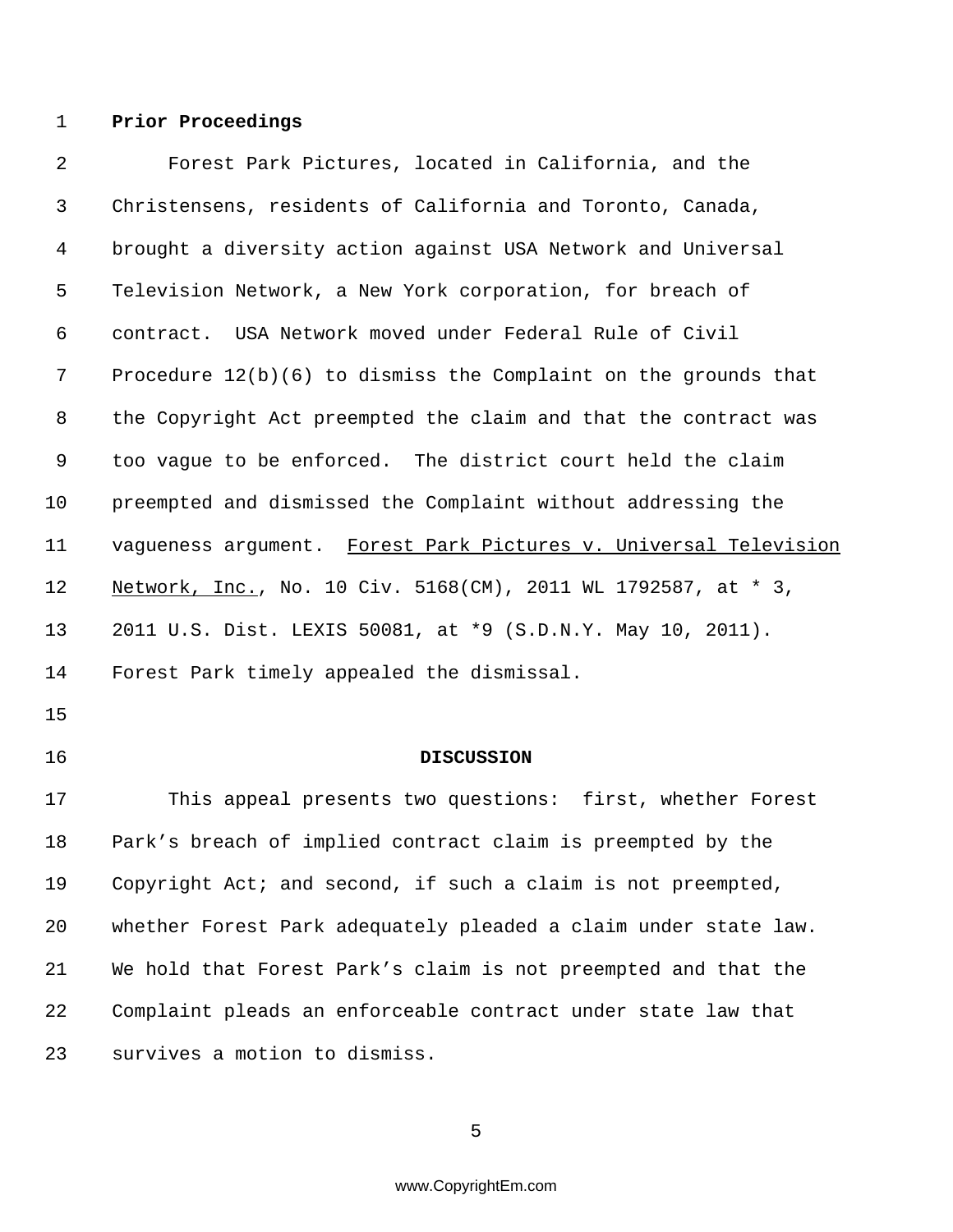| $\mathbf{1}$ | We review de novo a district court's dismissal of a                |
|--------------|--------------------------------------------------------------------|
| 2            | complaint under Rule $12(b)(6)$ , accepting all of the complaint's |
| 3            | factual allegations as true and drawing all reasonable inferences  |
| 4            | in the plaintiffs' favor. Interpharm, Inc. v. Wells Fargo Bank,    |
| 5            | Nat'l Ass'n, 655 F.3d 136, 141 (2d Cir. 2011). The complaint       |
| 6            | must state a claim that is plausible on its face. Bell Atl.        |
| 7            | Corp. v. Twombly, 550 U.S. 544, 570 (2007). A claim has "facial    |
| 8            | plausibility when the plaintiff pleads factual content that        |
| 9            | allows the court to draw the reasonable inference that the         |
| 10           | defendant is liable for the misconduct alleged." Ashcroft v.       |
| 11           | Iqbal, 556 U.S. 662, 678 (2009).                                   |

**I. Preemption**

 We first turn to USA Network's argument that Forest Park's claim is preempted. Section 301 of the Copyright Act expressly preempts a state law claim only if (i) the work at issue "come[s] within the subject matter of copyright" and (ii) the right being asserted is "equivalent to any of the exclusive rights within the 18 general scope of copyright." 17 U.S.C. § 301(b); see Barclays 19 Capital Inc. v. Theflyonthewall.com, Inc., 650 F.3d 876, 892 (2d Cir. 2011).

# **A. Subject Matter Requirement**

 In order to be preempted, a claim must involve a work "within the subject matter of copyright." 17 U.S.C. § 301(a). Copyright protection exists for "original works of authorship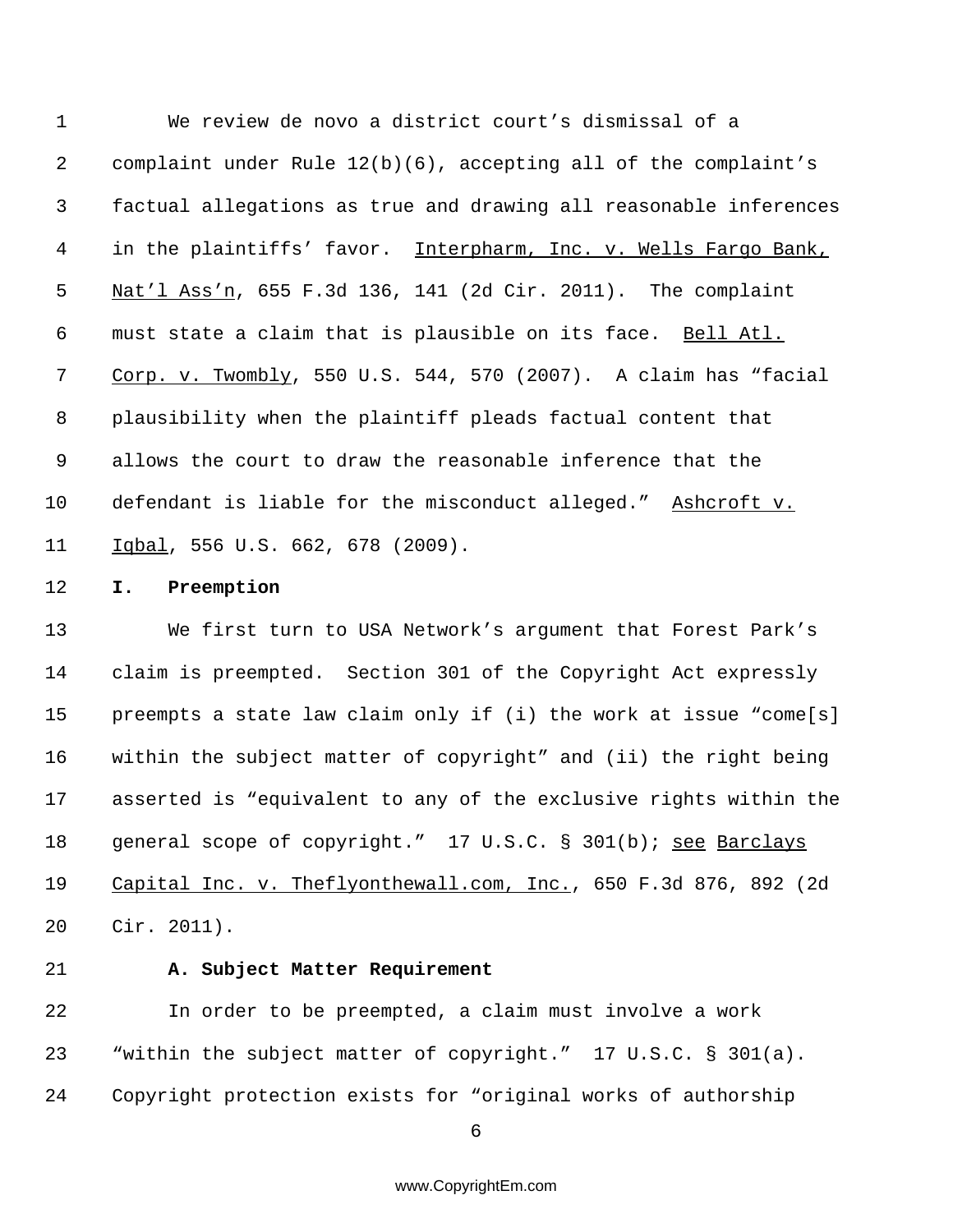fixed in any tangible medium of expression," but does not extend to an "idea, . . . regardless of the form in which it is described, explained, illustrated, or embodied." 17 U.S.C. § 102(a), (b). We have held, however, that works may fall within the subject matter of copyright, and thus be subject to preemption, even if they contain material that is uncopyrightable 7 under section 102. See Barclays Capital, 650 F.3d at 892; Nat'l Basketball Ass'n v. Motorola, Inc. ("NBA"), 105 F.3d 841, 849 (2d 9 Cir. 1997); Harper & Row, Publishers, Inc. v. Nation Enters., 723 F.2d 195, 200 (2d Cir. 1983), rev'd on other grounds, 471 U.S. 539 (1985). See generally 4 Melville B. Nimmer & David Nimmer, 12 Nimmer on Copyright § 19D.03[A][2][b] (2011). In Harper & Row, for example, the work at issue, President Ford's memoirs, contained uncopyrightable facts. 723 F.2d at 200. Nevertheless, we held that the factual content of the book did not remove the 16 work as a whole (indisputably a literary work of authorship, see § 102(a)(1)) from the subject matter of copyright. Harper & Row, 723 F.2d at 200; see also Barclays Capital, 650 F.3d at 892, 902. Similarly, in Briarpatch Ltd. v. Phoenix Pictures, Inc., 373 F.3d 296 (2d Cir. 2004), we held that a novel fell within "the broad ambit of the subject matter categories" listed in section 102(a) 22 despite containing uncopyrightable ideas. Id. at 306. The scope of copyright for preemption purposes, then, extends beyond the scope of available copyright protection.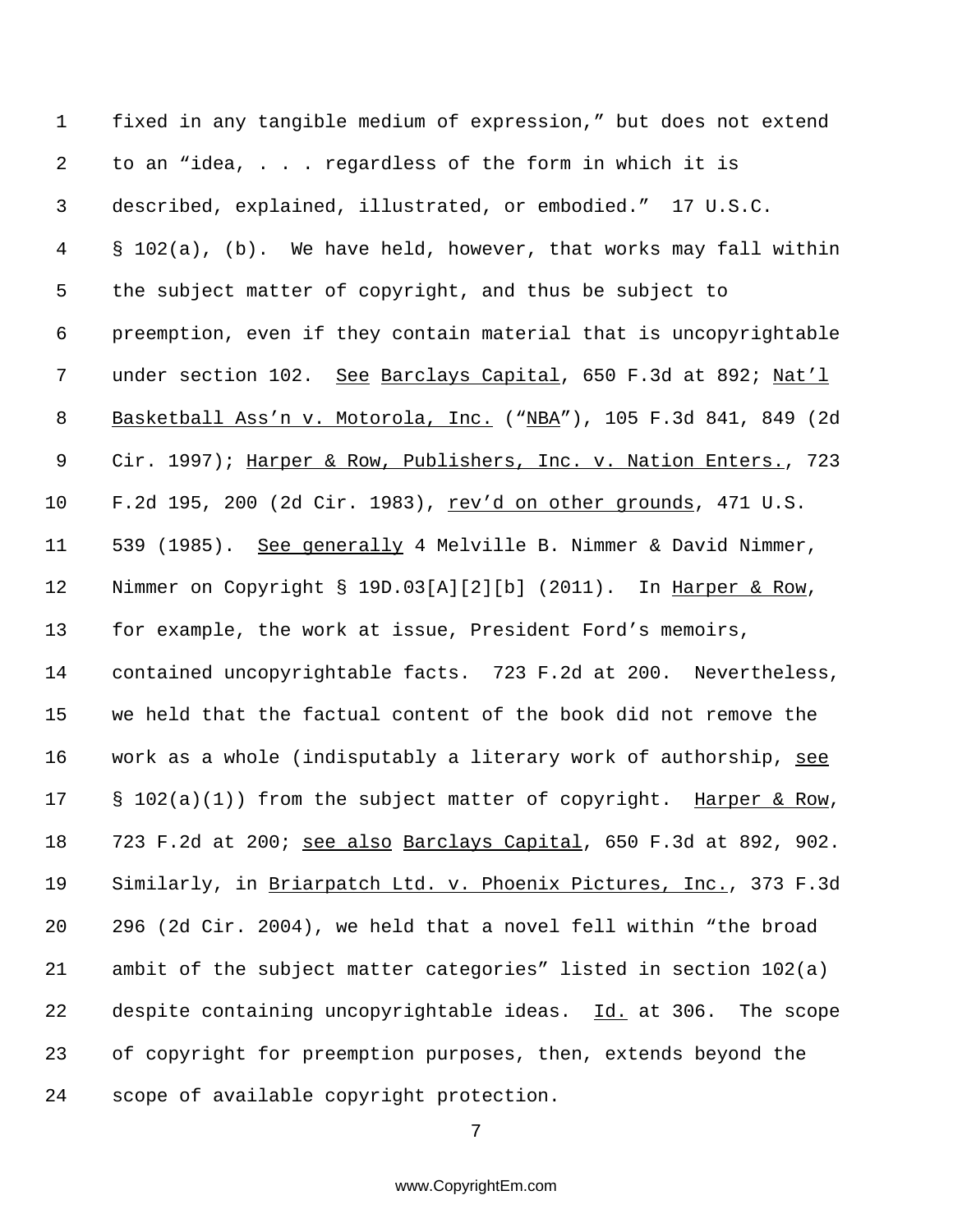The reason for our broad interpretation of the scope of copyright preemption is that Congress, in enacting section 301, created a regime in which some types of works are copyrightable 4 and others fall into the public domain. See NBA, 105 F.3d at 849. In preempting certain state causes of action, Congress deprived the states of the power to "vest exclusive rights in material that Congress intended to be in the public domain." 8 Id.; see also Harper & Row, 723 F.2d at 200 (recognizing that it would "run directly afoul of one of the Act's central purposes" to allow the states to expand copyright protection to works Congress deemed uncopyrightable). Section 301's preemption scheme functions properly only if the "'subject matter of 13 copyright' includes all works of a type covered by sections 102 and 103, even if federal law does not afford protection to them." 15 NBA, 105 F.3d at 850 (quoting ProCD, Inc. v. Zeidenberg, 86 F.3d 1447, 1453 (7th Cir. 1996)).

 The work at issue in this case is Forest Park's idea for "Housecall," manifested in the series treatment (comprising character biographies, themes, and storylines).This treatment and associated written materials are "works of authorship that are fixed in a tangible medium." 17 U.S.C. § 301(a). Although Forest Park's Complaint does not allege that USA Network took its actual scripts or biographies, the subject matter requirement is met because the Complaint alleges that USA Network used the ideas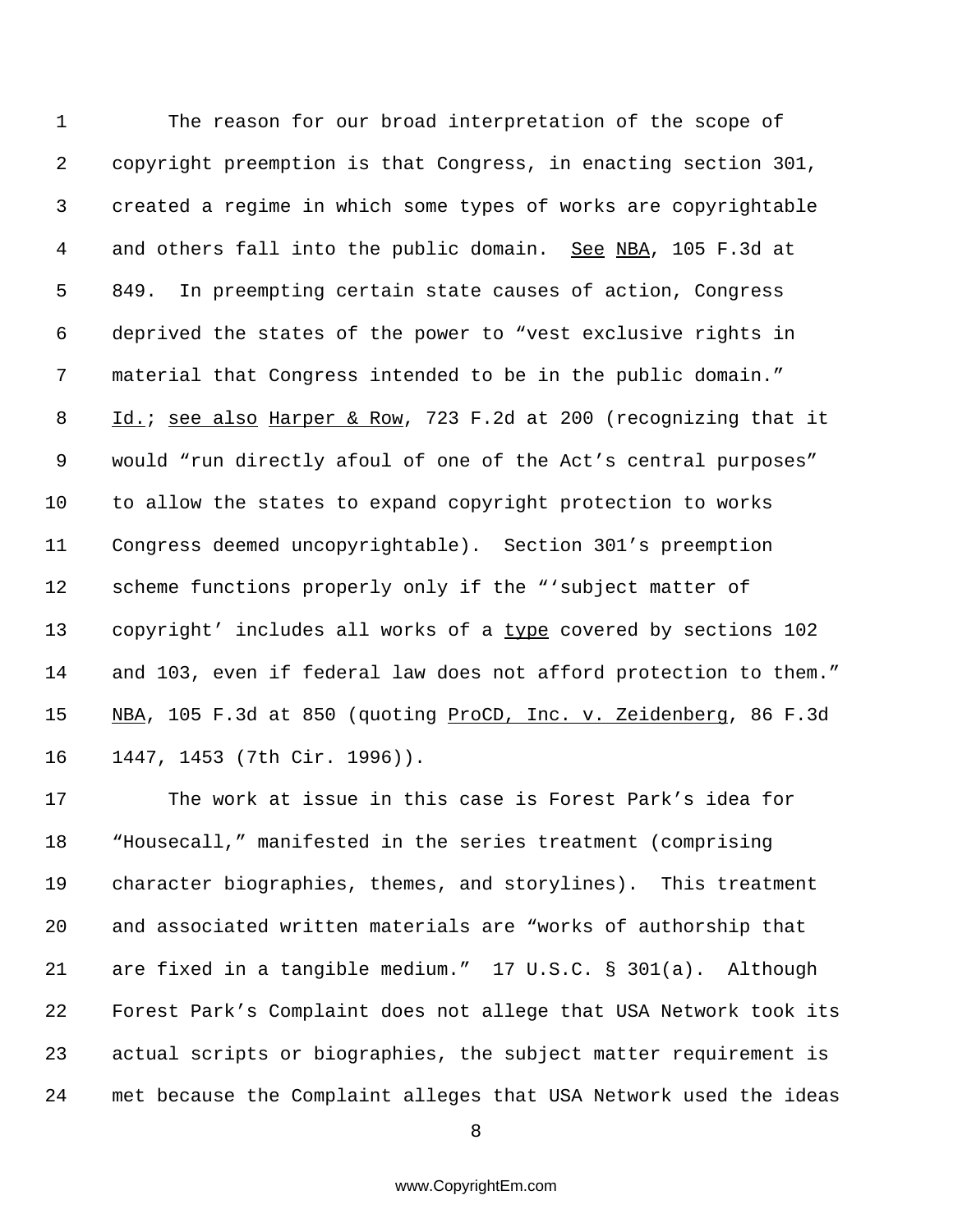embodied in those written works. That the work contains within it some uncopyrightable ideas does not remove it from the subject matter of copyright. See Briarpatch, 373 F.3d at 305. Moreover, because the ideas that are the subject of the claim were fixed in writing—whether or not the writing itself is at issue—the claim 6 is within the subject matter of copyright. See NBA, 105 F.3d at 849; see also Montz v. Pilgrim Films & Television, Inc., 649 F.3d 975, 979 (9th Cir. 2011) (en banc) (holding that an idea for a television show, once fixed in a tangible medium, fell within the 10 subject matter of copyright); Wrench LLC v. Taco Bell Corp., 256 F.3d 446, 455 (6th Cir. 2001) (holding that an idea for a character, conveyed in storyboards, scripts, and drawings, was within the subject matter of copyright). Therefore, the first requirement for preemption is met.

## **B. Equivalency Requirement**

 In order to establish preemption, USA Network must also demonstrate that the Complaint seeks to vindicate a "legal or equitable right[] that [is] equivalent to any of the exclusive rights within the general scope of copyright as specified by section 106." 17 U.S.C. § 301(a). Section 106 gives copyright owners the exclusive rights, among other things, to reproduce a copyrighted work, to prepare derivative works, to distribute copies of the work to the public, and to display the work publicly. 17 U.S.C. § 106. A state law right is equivalent to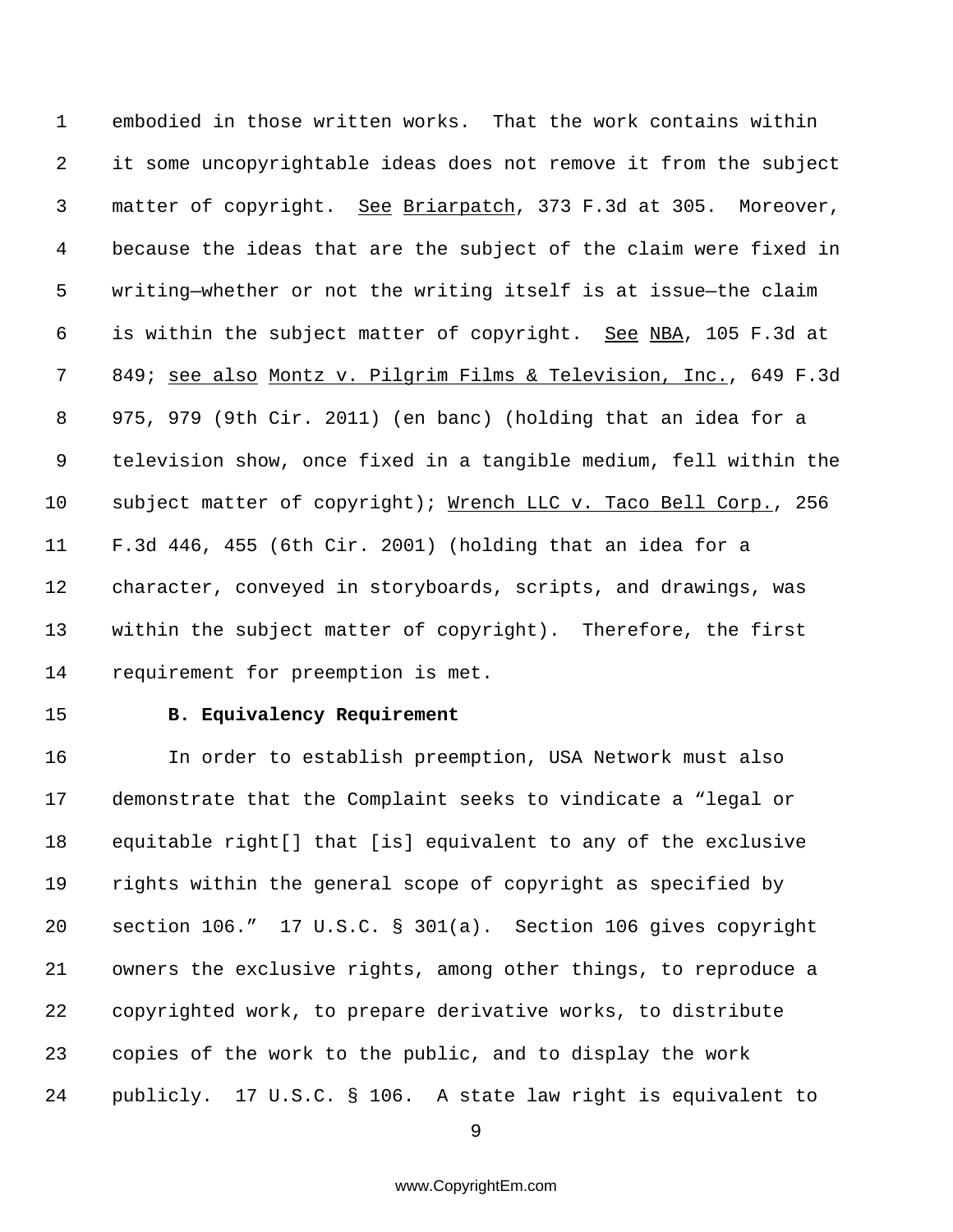one of the exclusive rights of copyright if it "may be abridged by an act which, in and of itself, would infringe one of the exclusive rights." Harper & Row, 723 F.2d at 200. "But if an extra element is required instead of or in addition to the acts of reproduction, performance, distribution or display, in order to constitute a state-created cause of action," there is no 7 preemption. Computer Assocs. Int'l, Inc. v. Altai, Inc., 982 F.2d 693, 716 (2d Cir. 1992) (internal quotation marks omitted). Applying this "extra element" test, we have held numerous categories of claims to be not preempted, including trade secret claims, in which the plaintiff must show the defendant breached a duty of trust through improper disclosure of confidential 13 material, id. at 717; certain "hot news" misappropriation claims, because the plaintiff must show time-sensitive factual information, free-riding by the defendant, and a threat to the 16 very existence of the plaintiff's product, NBA, 105 F.3d at 853; and breach of confidential relationship, in which the plaintiff must show an obligation not to disclose ideas revealed in confidence, Smith v. Weinstein, 578 F. Supp. 1297, 1307 (S.D.N.Y. 1984), aff'd without opinion, 738 F.2d 419 (2d Cir. 1984). See also Harper & Row, 723 F.2d at 201 (in dictum, suggesting that conversion based on physical possession and control of a copyrighted work may not be preempted because such a tort involves "acts . . . qualitatively different from those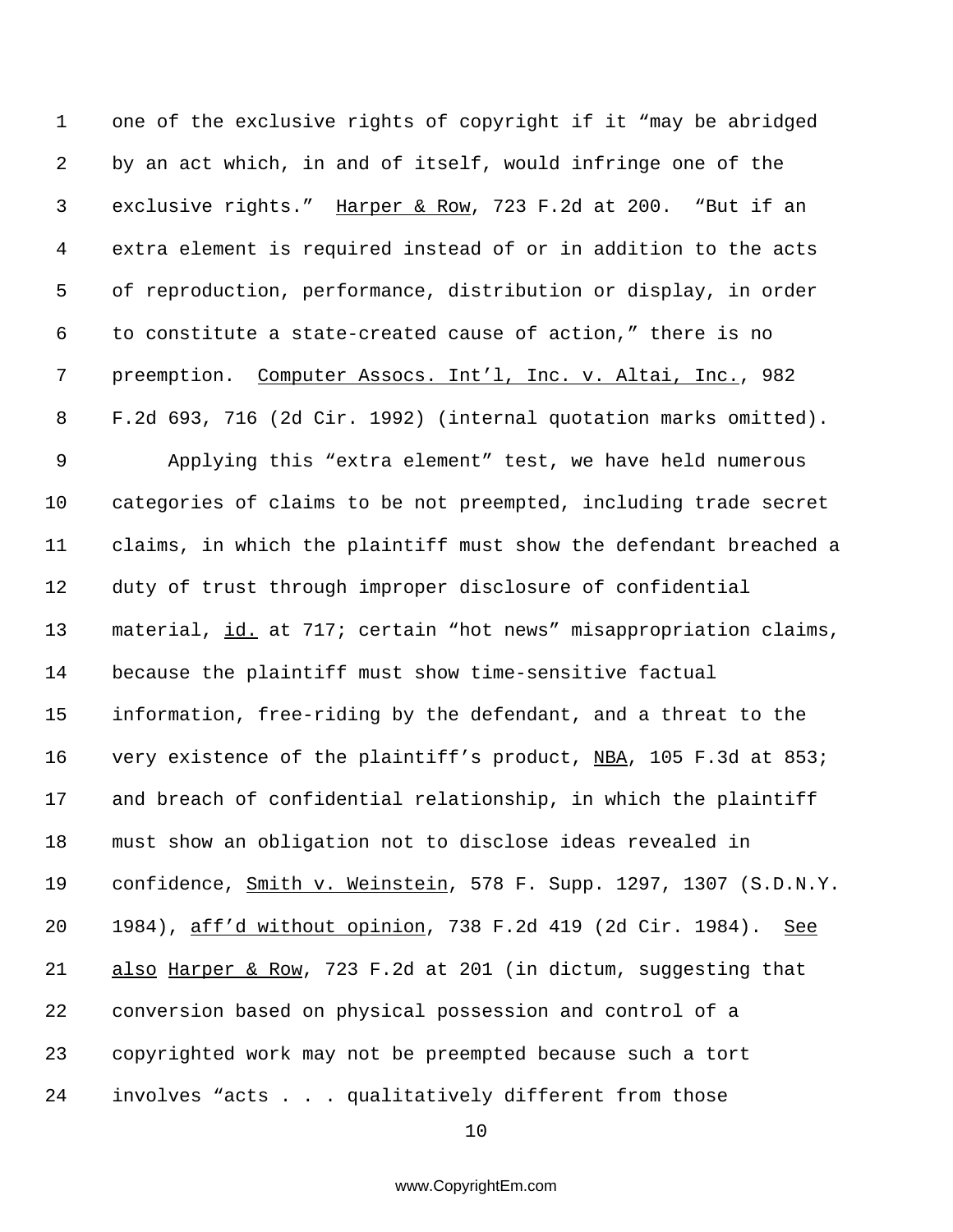proscribed by copyright law"). By contrast, we have found a state law claim preempted when the extra element changes the scope but not the fundamental nature of the right. See, e.g., 4 Briarpatch, 373 F.3d at 306-07 (holding an unjust enrichment claim preempted because, although plaintiff must prove "enrichment," the essential nature of the claim remained the 7 unauthorized use of a work); Fin. Info., Inc. v. Moody's Investors Serv., Inc., 808 F.2d 204, 208 (2d Cir. 1986) (holding that a misappropriation claim was preempted because the element of commercial immorality did not change qualitative nature of the right); Harper & Row, 723 F.2d at 201 (holding that a claim of conversion based on unauthorized publication of a work was preempted because it is "coextensive with an exclusive right already safeguarded by the Act").

 In this case, the issue is whether a particular breach of contract claim survives preemption. More specifically, Forest Park alleges that it entered into an implied-in-fact agreement with USA Network that required USA Network to pay Forest Park for the use of its idea. See Complaint ¶¶ 24-26. There are several qualitative differences between such a contract claim and a copyright violation claim. First, the Copyright Act does not provide an express right for the copyright owner to receive payment for the use of a work. It simply gives the copyright owner the right to prevent distribution, copying, or the creation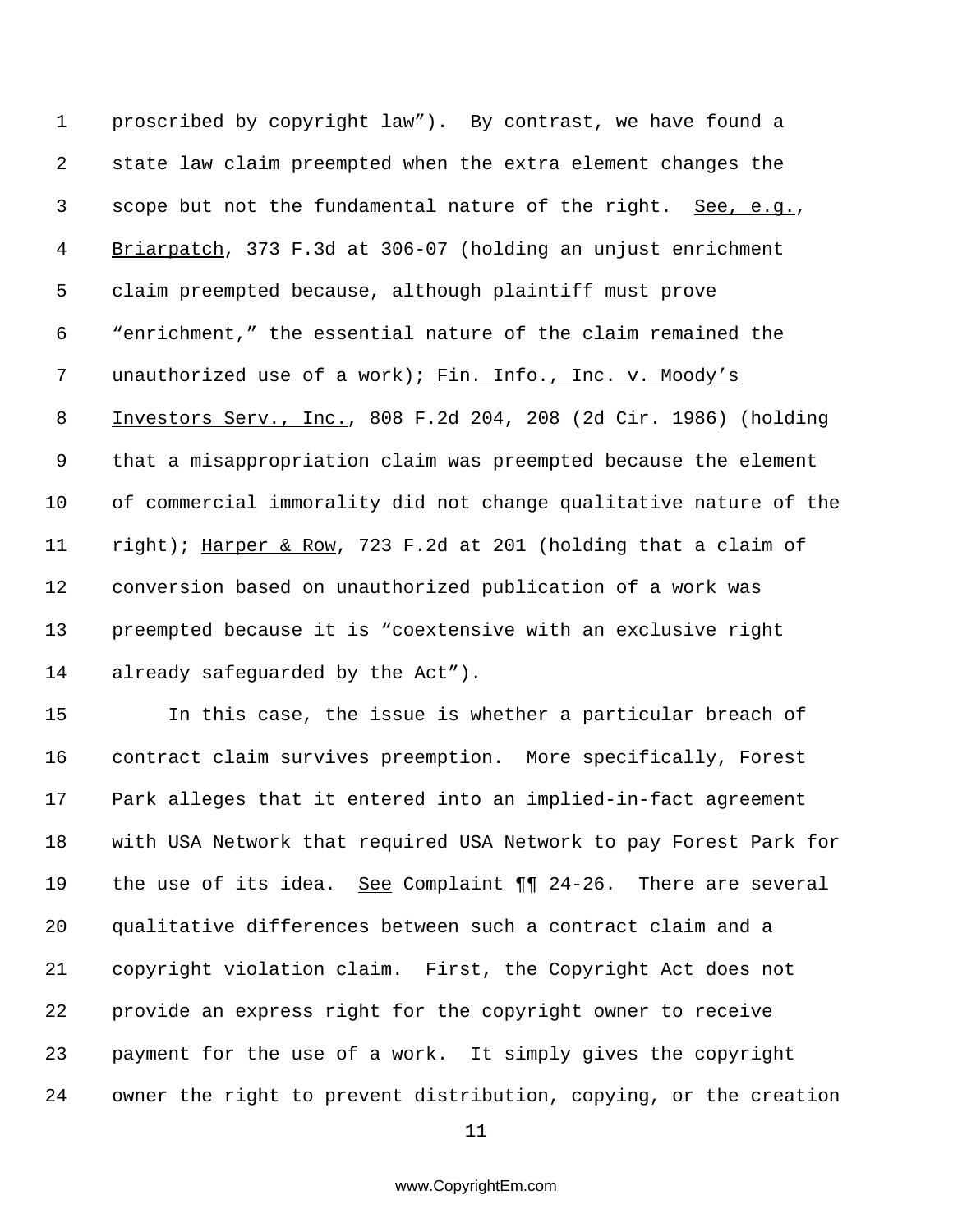of derivative works (though, of course, the copyright owner may cede or all part of these rights for payment). See 17 U.S.C. § 106. Second, a plaintiff suing for failure to pay under a contract must prove extra elements beyond use or copying, including mutual assent and valid consideration. Third, a breach of contract claim asserts rights only against the contractual counterparty, not the public at large. As the Seventh Circuit 8 explained in ProCD, "A copyright is a right against the world. 9 Contracts, by contrast, generally affect only their parties; strangers may do as they please, so contracts do not create 'exclusive rights.'" 86 F.3d at 1454.

12 A number of our sister circuits have accordingly concluded that at least some contract claims involving the subject matter of copyright do not contest rights that are the equivalent of 15 rights under the Copyright Act, and thus are not preempted. See Montz, 649 F.3d at 980-81 (implied-in-fact contract); Utopia Provider Sys., Inc. v. Pro-Med Clinical Sys., L.L.C., 596 F.3d 1313, 1326-27 (11th Cir. 2010) (express contract); Bowers v. Baystate Techs., Inc., 320 F.3d 1317, 1324-26 (Fed. Cir. 2003) (applying First Circuit law to an express contract in a software license); Wrench, 256 F.3d at 456 (implied-in-fact contract); ProCD, 86 F.3d at 1454-55 (express contract in a software license); Nat'l Car Rental Sys., Inc. v. Computer Assocs. Int'l, Inc., 991 F.2d 426, 431 (8th Cir. 1993) (express licensing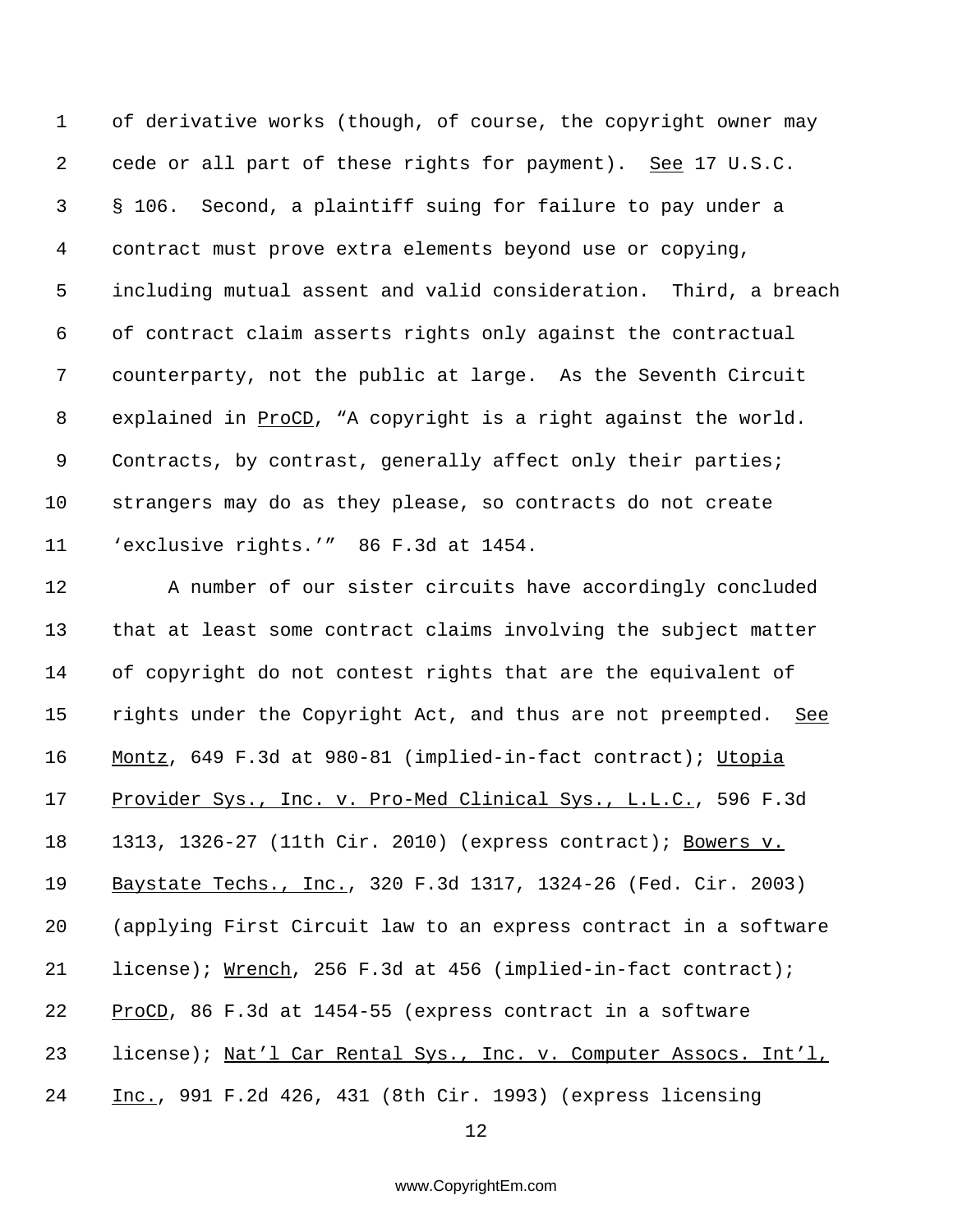agreement); Taquino v. Teledyne Monarch Rubber, 893 F.2d 1488, 1490, 1501 (5th Cir. 1990) (express contract); Acorn Structures, Inc. v. Swantz, 846 F.2d 923, 926 (4th Cir. 1988) (per curiam) (express contract); see also 4 Nimmer § 19D.03[C][2] ("As a general rule, contract claims require proof of a significant 'extra element': the existence of an actual agreement between plaintiff and defendant involving a promise to pay for use of disclosed ideas. That conclusion is the same, regardless of whether the particular claim at issue is labeled express contract 10 [or] implied-in-fact contract . . . . " (footnotes omitted)). Of course, preemption cannot be avoided simply by labeling a claim "breach of contract." A plaintiff must actually allege the elements of an enforceable contract (whether express or implied- in-fact), including offer, acceptance, and consideration, in addition to adequately alleging the defendant's breach of the contract.

 As long as the elements of a contract are properly pleaded, there is no difference for preemption purposes between an express contract and an implied-in-fact contract. See, e.g., Leibowitz v. Cornell Univ., 584 F.3d 487, 507 (2d Cir. 2009) (under New York law, proof of an implied-in-fact contract requires proof of the same elements as an express contract); Warner Bros. Int'l Television Distribution v. Golden Channels & Co., 522 F.3d 1060, 1069 (9th Cir. 2008) (same under California law). There is,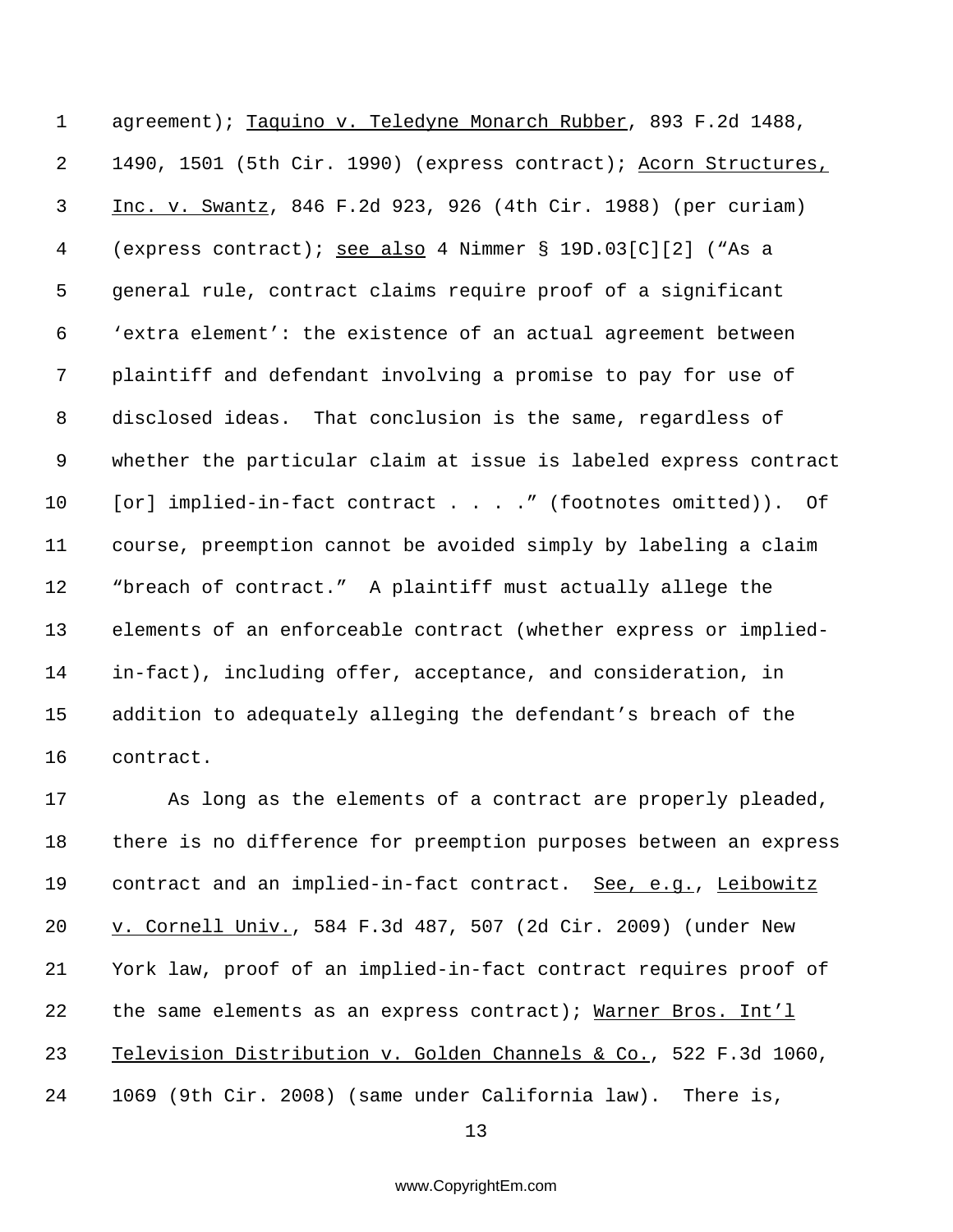however, a significant difference for preemption purposes between contracts implied-in-fact and contracts implied-in-law. Theories of implied-in-law contract, quasi-contract, or unjust enrichment differ significantly from breach of contract because the plaintiff need not allege the existence of an actual agreement between the parties. See 1-1 Corbin on Contracts § 1.20 ("A contract 'implied in law' is a fictitious contract. . . . A contract 'implied in fact' is a true contract that arises from the tacit agreement of the parties."). Under these quasi- contractual theories, the plaintiff need only prove that the defendant was unjustly enriched through the use of her idea or work. Such a claim is not materially different from a claim for copyright infringement that requires a plaintiff to prove that the defendant used, reproduced, copied, or displayed a copyrighted work. See Briarpatch, 373 F.3d at 306 (finding no 16 extra element in an unjust enrichment claim); see also Wrench, 256 F.3d at 459 (noting that there is "a crucial difference" between implied-in-fact contracts and implied-in-law contracts because the latter "depend[] on nothing more than the unauthorized use of the work"); 4 Nimmer §§ 19D.03[B][6], [7] (unjust enrichment and quasi-contract preempted).

 In this case, we need not address whether preemption is precluded whenever there is a contract claim, or only when the contract claim includes a promise to pay. Compare Montz, 649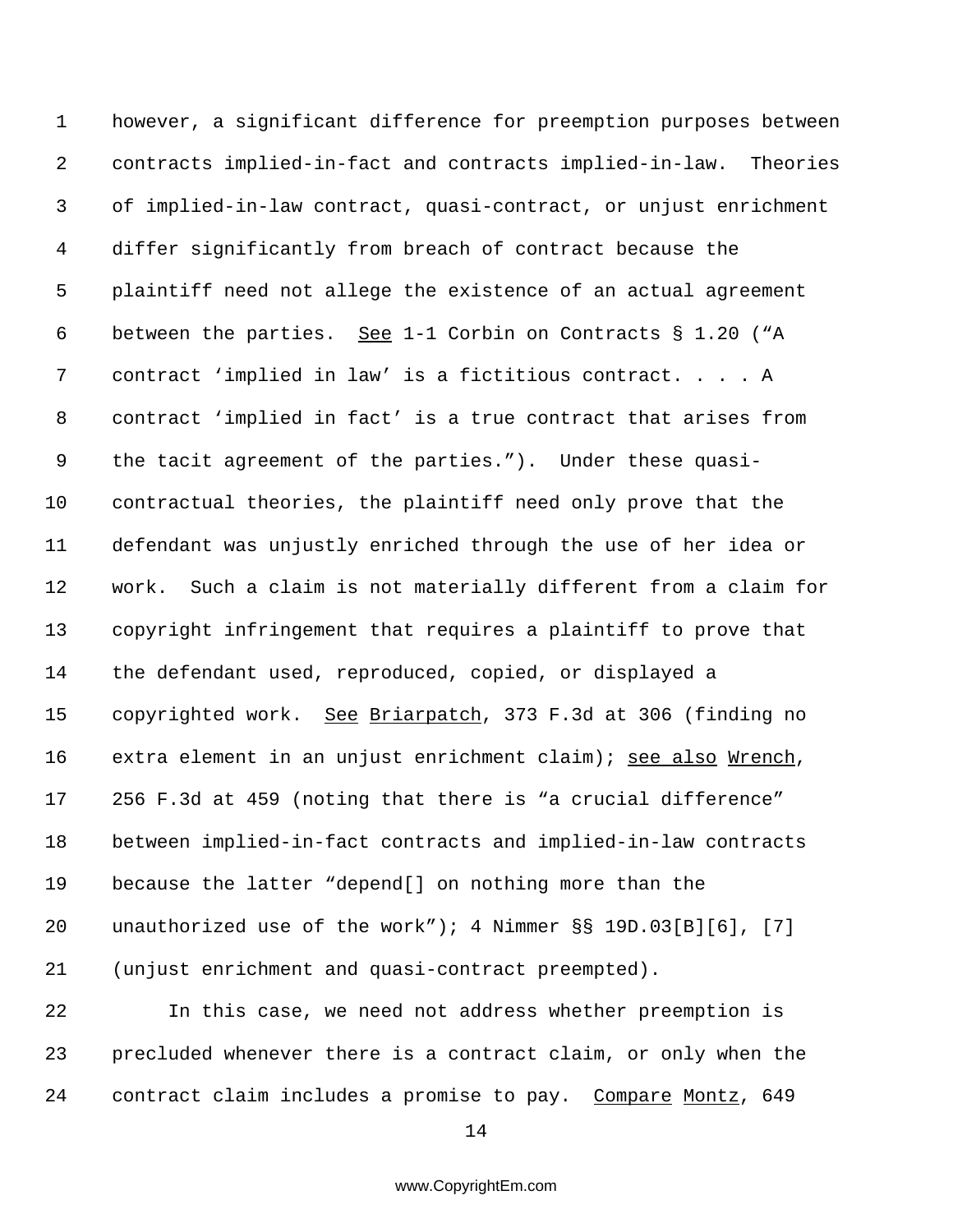F.3d at 980-81 (holding that the element of mutual assent in a contract claim can by itself provide the "extra element"), with Wrench, 256 F.3d at 457-58 (holding that the promise of payment 4 in a contract claim provides the "extra element"). See also 4 Nimmer § 19D.03[C][2] (suggesting that a contract that "does not purport to give [the plaintiff] any protection beyond that provided . . . by copyright law itself" would be preempted). Here the Complaint specifically alleges that the contract includes by implication a promise to pay for the use of Forest 10 Park's idea. See Complaint | 11 (alleging that it was understood when Forest Park met with Sepiol they were "pitching . . . ideas 12 with the object of persuading USA Network to purchase those ideas 13 for commercial development) (emphasis added); id. ¶ 25 ("USA Network voluntarily accepted Plaintiffs' ideas knowing full well that Plaintiffs had submitted those ideas in confidence and for 16 economic gain, and with the clear expectation of payment in the event those ideas were utilized by USA Network. . . .") (emphasis added). The alleged contract does not simply require USA Network to honor Forest Park's exclusive rights under the Copyright Act 20 (assuming the material at issue to be copyrightable); it requires USA Network to pay for the use of Forest Park's ideas. A claim for breach of a contract including a promise to pay is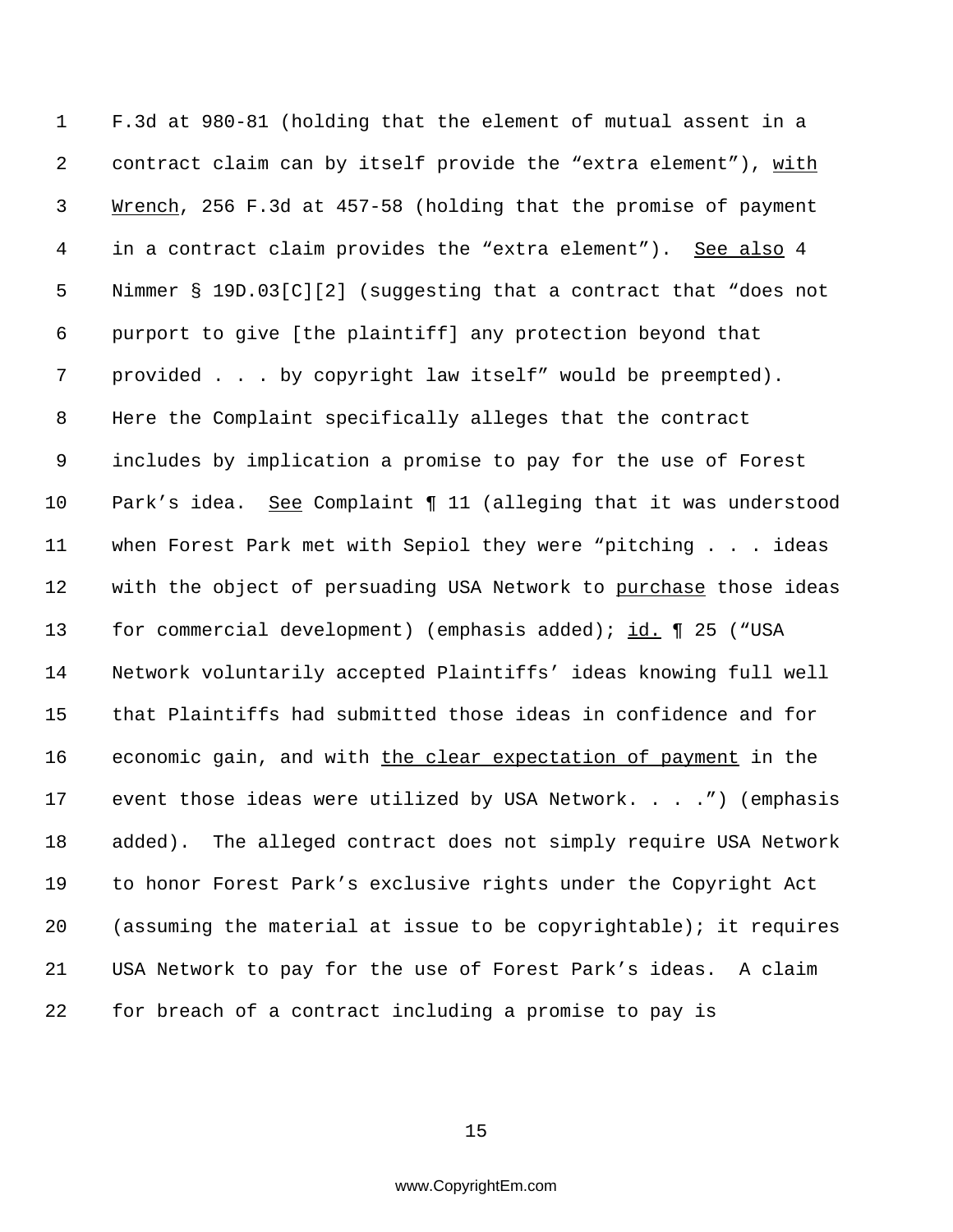qualitatively different from a suit to vindicate a right included 2 in the Copyright Act and is not subject to preemption.<sup>1</sup>

# **II. Breach of Contract**

 The next question we must consider is whether the Complaint actually pleads an enforceable implied-in-fact contract containing a promise to pay. USA Network argues that the Complaint falls short because there was no meeting of the minds over the price term. The district court decided (erroneously, in our view) that contract claims based on the submission of works or ideas were preempted, and thus it did not reach this issue. See Forest Park Pictures, 2011 WL 1792587, at \*3, 2011 U.S. Dist. LEXIS 50081, at \*5.

## **A. Choice of Law**

 Determining whether Forest Park pleaded an enforceable implied-in-fact contract requires us to examine state law and, because it matters, we must decide which state's law applies. Forest Park contends that California law governs the contract; USA Network argues for New York law. Neither party suggests that the choice of law can be determined from the implied contract itself.

We need not here consider whether even a promise to pay may be insufficient to avoid preemption in circumstances where, through contracts of adhesion or similar instruments, a plaintiff uses such promises to create a de facto monopoly at odds with federal copyright policy. See Arthur R. Miller, Common Law Protection for Products of the Mind: An "Idea" Whose Time Has Come, 119 Harv. L. Rev. 703, 768-74 (2006). That is not this case.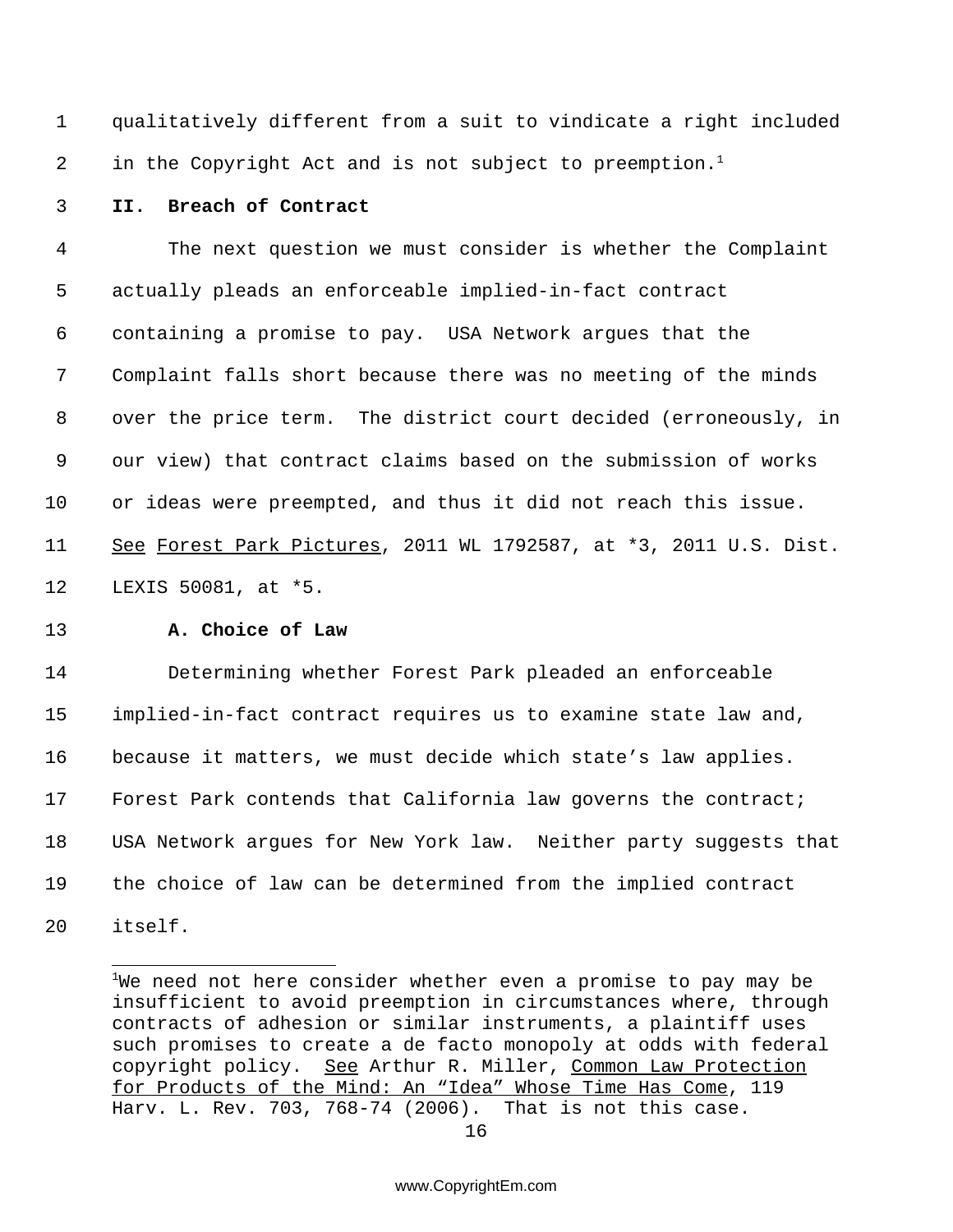A federal court sitting in diversity jurisdiction applies the choice of law rules of the forum state. See Klaxon Co. v. Stentor Elec. Mfg. Co., 313 U.S. 487, 496-97 (1941); GlobalNet 4 Financial.com, Inc. v. Frank Crystal & Co., 449 F.3d 377, 382 (2d Cir. 2006). Under the law of New York, the forum state, the first step in a choice of law analysis is to determine whether an actual conflict exists between the laws of the jurisdictions involved. In re Allstate Ins. Co. (Stolarz), 81 N.Y.2d 219, 223 9 (1993); see also GlobalNet Financial.com, 449 F.3d at 382. If there is such a conflict, New York law looks to the "center of gravity" of a contract to determine choice of law. Stolarz, 81 N.Y.2d at 226. Under the "center of gravity" approach, a court may consider a number of significant contacts, including the place of contracting, the place of performance, the physical location of property that is the subject matter of the contract, and the domiciles or places of business of the contracting parties. Id. at 227; see also Lazard Freres & Co. v. Protective Life Ins. Co., 108 F.3d 1531, 1539 (2d Cir. 1997). The place of contracting and place of performance are given the greatest weight. Stolarz, 81 N.Y.2d at 226.

 While neither New York nor California law is absolutely clear, there does appear to be at least one conflict between the two states that is relevant to Forest Park's claim: the question of whether a contract can be enforced without a definite price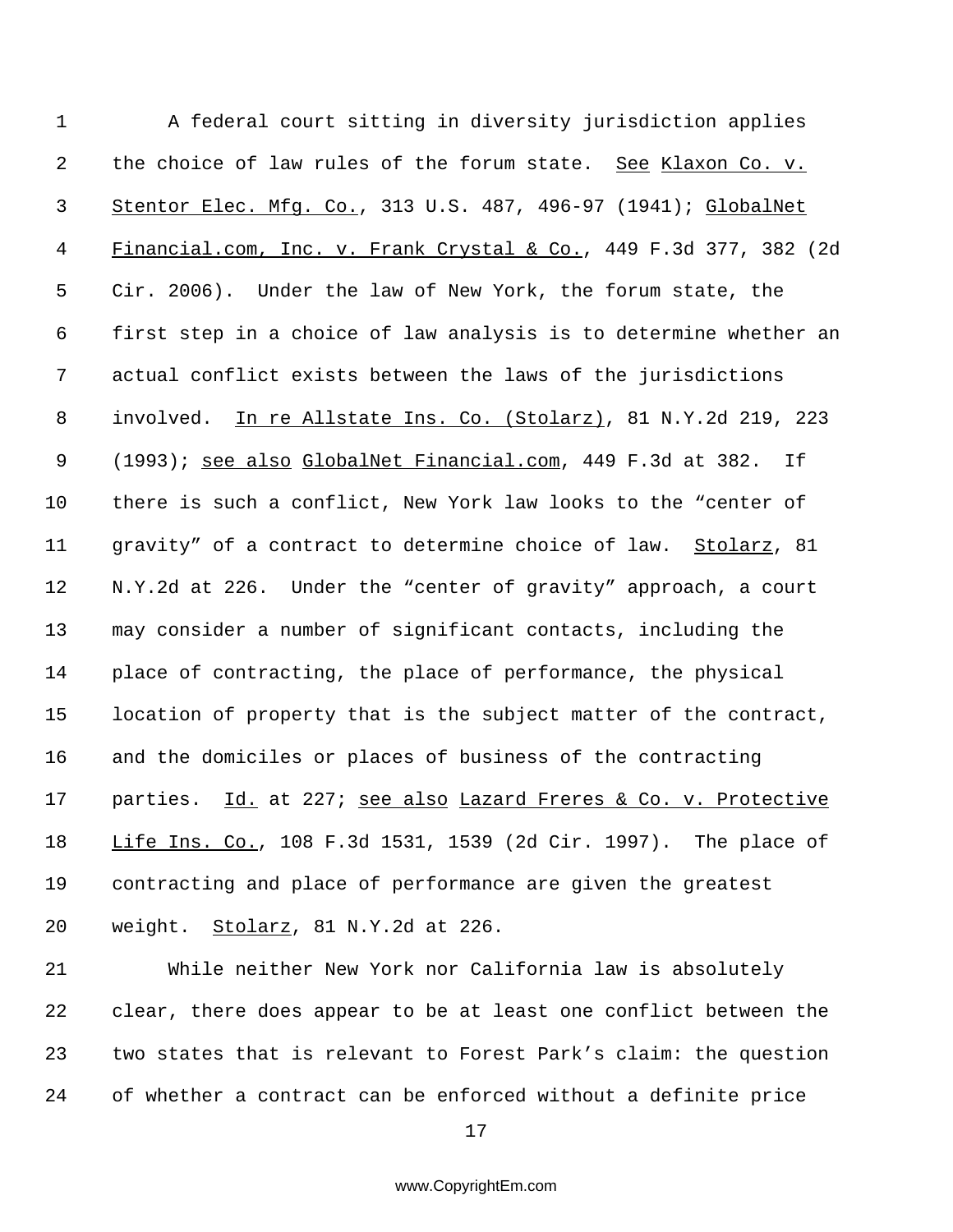term. Under California law, an implied-in-fact contract can have an open price term to be filled in by industry standards. See, e.g., Whitfield v. Lear, 751 F.2d 90, 93 (2d Cir. 1984) (declining to dismiss a claim under California law when the plaintiff alleged that a television studio voluntarily accepted a script and also that industry custom indicated a promise to pay); Montz, 649 F.3d at 979. Whether New York law follows the same 8 rule is not clear. In Lapine v. Seinfeld, 918 N.Y.S.2d 313 (N.Y. Sup. Ct. 2011), a New York court found a lack of mutual assent, but also noted that "price is an essential element of a contract." Id. at 318; see also Marraccini v. Bertelsmann Music Grp., Inc., 644 N.Y.S.2d 875, 877 (N.Y. App. Div. 3d Dep't 1996) (dismissing an implied-in-fact contract claim on the pleadings because there were open-ended terms, and industry standards that plaintiff claimed could fill them were not identified). But see Nadel v. Play-By-Play Toys & Novelties, Inc., 208 F.3d 368, 376 & n.5 (2d Cir. 2000) (noting that an implied-in-fact contract must have mutual assent, but that it can be inferred from "the specific conduct of the parties, industry custom, and course of dealing") (citing Maas v. Cornell Univ., 94 N.Y.2d 87, 94 (1999)).

 Given the opacity of New York law, we cannot confidently say that there is no divergence between California and New York law. Therefore, we next must determine the "center of gravity" of the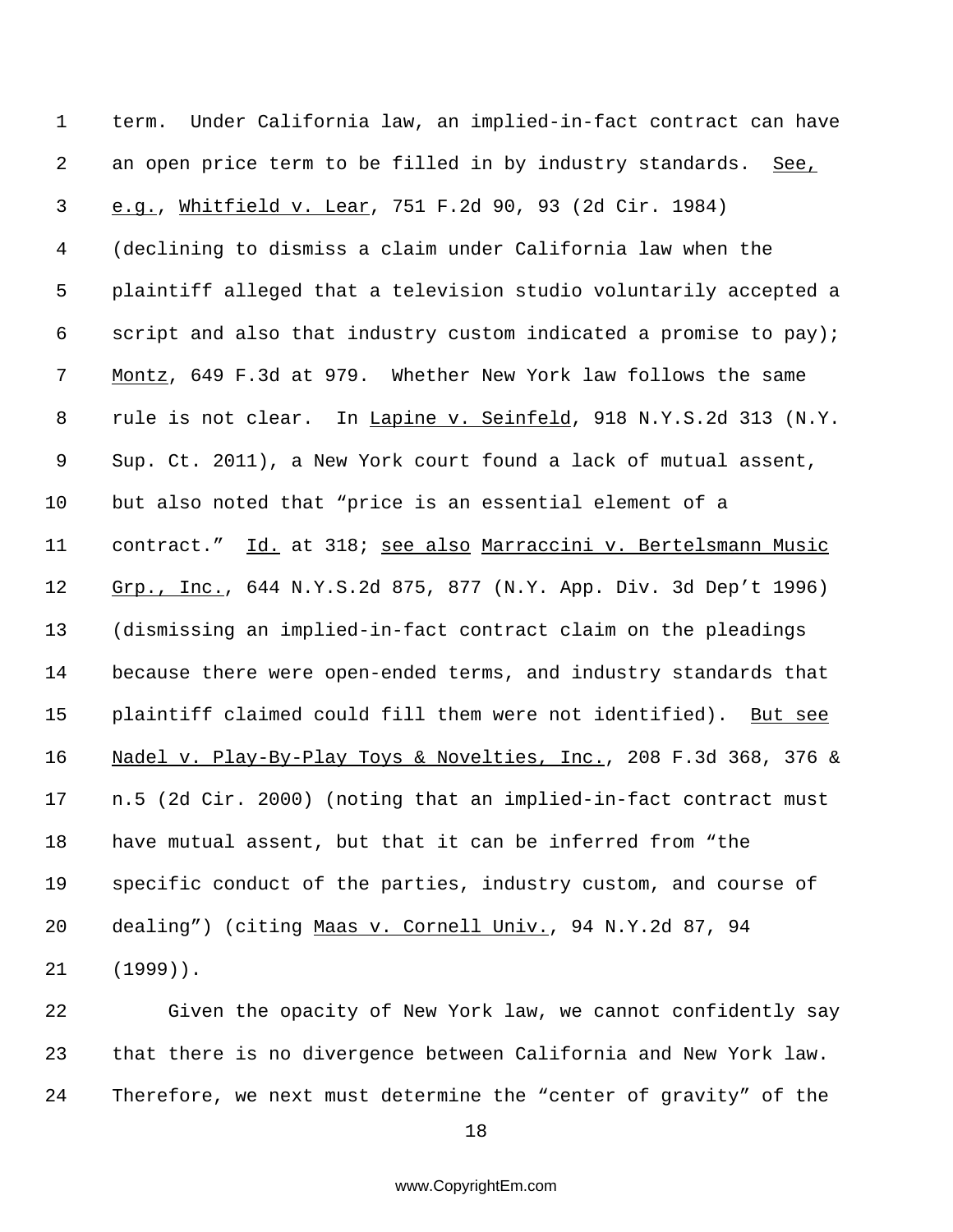contract. Here, almost all of the significant contacts are with California: the sole face-to-face meeting between Forest Park and USA Network was in California; at least part of the performance (Forest Park's disclosure in writing and orally of its idea) took place there; the written series treatment was physically located there; two out of the three plaintiffs are California residents; and, while Universal Television Network's principal place of business is in New York, all of the activity related to this 9 contract took place in USA Network's California offices. See, e.g., Tri-State Emp't Servs., Inc. v. Mountbatten Sur. Co., 295 F.3d 256, 261 (2d Cir. 2002) (applying New York law where the parties were either incorporated in New York or had their principal places of business there, where the oral contract was negotiated in New York, and where performance took place in part in New York); Twentieth Century Fox Film Corp. v. Marvel Enters., Inc., 155 F. Supp. 2d 1, 13 (S.D.N.Y. 2001) (applying California law to a contract negotiated entirely in California, and performed in both New York and California). We therefore hold that California law applies. The remaining question before us thus becomes whether Forest Park has alleged an enforceable contract under California contract law.

## **B. Implied-in-Fact Contract**

 California has long recognized that an implied-in-fact contract may be created where the plaintiff submits an idea (the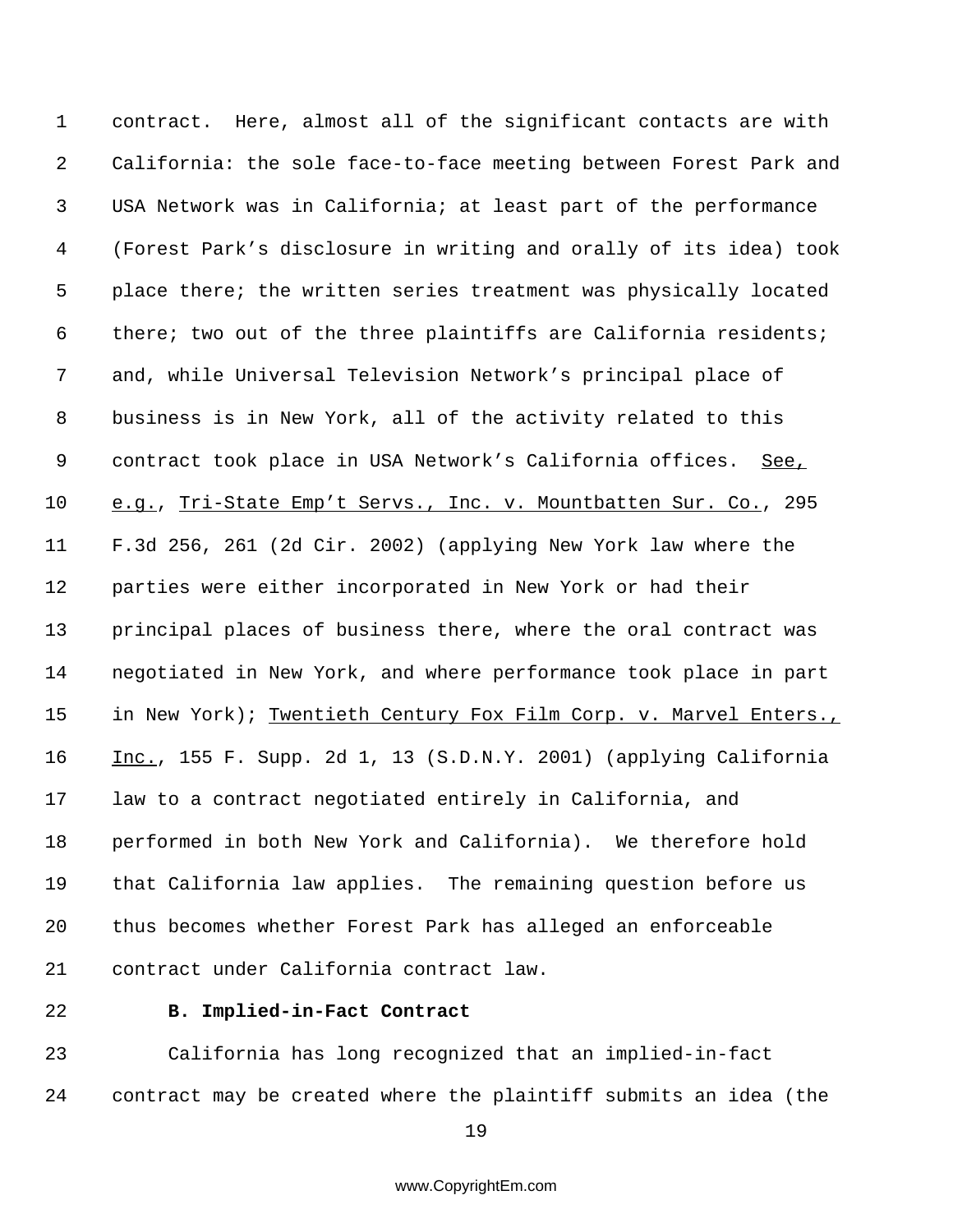offer) that the defendant subsequently uses (the acceptance) without compensating the plaintiff (the breach). In Desny v. 3 Wilder, 46 Cal. 2d 715 (1956) (en banc), the plaintiff, Desny, telephoned Billy Wilder, then a producer and writer for Paramount Pictures, and told Wilder's secretary that he had an idea for a 6 film. Id. at 726. At the secretary's request, Desny forwarded to Wilder a brief synopsis of the movie idea and stated that, if 8 the idea were used, he expected to be paid. Id. at 726-27. Faced with the enforceability of such an agreement, the California Supreme Court held that a contract claim based on the submission of an idea could succeed either if the plaintiff received "an express promise to pay" or if "the circumstances preceding and attending disclosure, together with the conduct of the offeree acting with knowledge of the circumstances, show a promise of the type usually referred to as 'implied' or 'implied-16 in-fact.'" Id. at 738. For almost six decades following Desny, California courts have continued to recognize contract claims under the authority of that case. See Montz, 649 F.3d at 976-77. A plaintiff in a Desny action can prevail by proving that an idea was submitted with an understanding by the plaintiff amounting to a condition that the plaintiff would be paid for use of the idea and that the defendant knew or should have known of the condition. See Benay v. Warner Bros. Entm't, Inc., 607 F.3d

620, 629 (9th Cir. 2010); see also Grosso v. Miramax Film Corp.,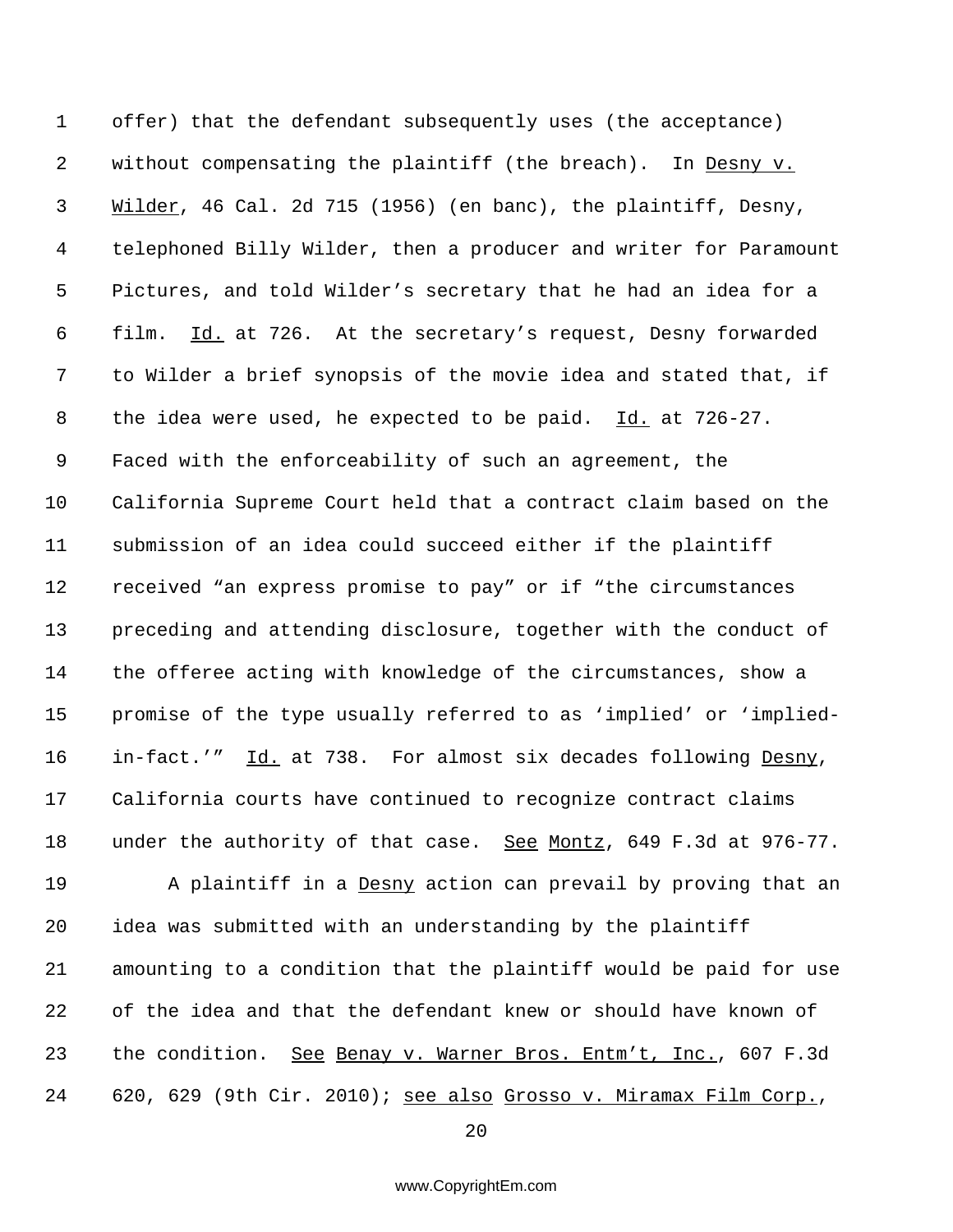383 F.3d 965, 967 (9th Cir. 2004) (a Desny claim requires that the offeree voluntarily accepted the idea knowing that use was conditioned on payment, looking to all the circumstances attending disclosure). An express condition or promise of payment is not required. See Gunther-Wahl Prods., Inc. v. Mattel, Inc., 128 Cal. Rptr. 2d 50, 57-59, 63 (Cal. Ct. App. 2002). Industry custom may establish an implied promise by the offeree to pay the offeror if the idea is used under the 9 circumstances of a particular transaction. Whitfield, 751 F.2d 10 at 93; Gunther-Wahl, 128 Cal. Rptr. 2d at 53-61.

11 Here, although Forest Park does not allege that it expressly conditioned disclosure on a promise of payment, the Complaint alleges facts that, if proven, would establish that USA Network knew or should have known such a condition was implied. Forest Park alleges that it pitched its ideas to USA Network "with the object of persuading USA Network to purchase those ideas for commercial development," and that USA Network and its agent Sepiol "at all relevant times knew (a) that writer-creators pitch creative ideas to prospective purchasers with the object of selling those ideas for compensation; and (b) that it was standard in the entertainment industry for ideas to be pitched with the expectation of compensation in the event of use." Complaint ¶¶ 9, 13. Moreover, the Complaint alleges that USA Network accepted Forest Park's idea when it knew or should have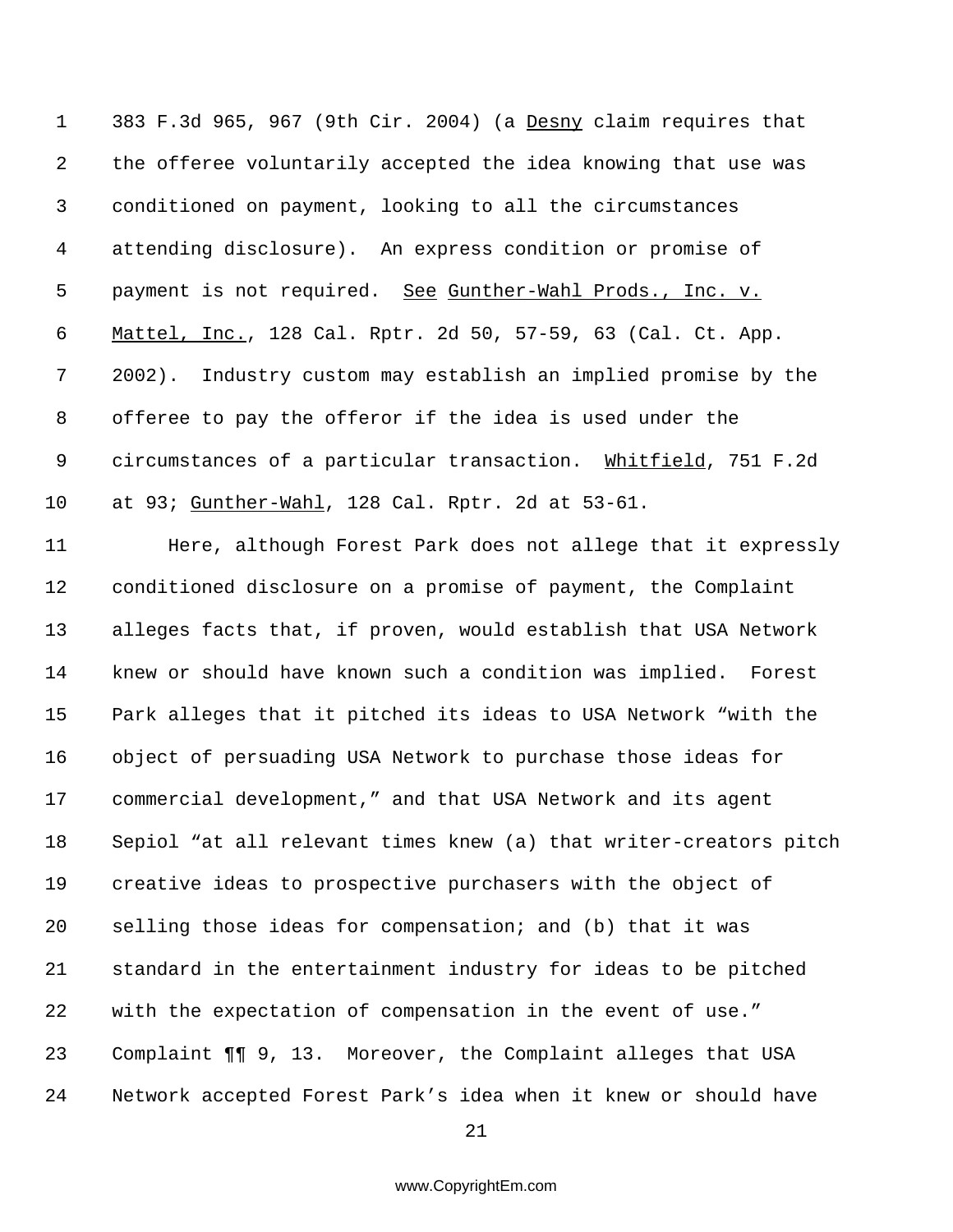known of that condition by keeping the series treatment Forest Park submitted, scheduling a meeting with Forest Park, allowing Forest Park to pitch its idea uninterrupted, and communicating 4 with Forest Park after the meeting. See Whitfield, 752 F.2d at 93 (noting that, by opening and reviewing a submitted script, a producer might implicitly promise to pay for ideas if he uses them, assuming the existence of an industry custom of returning 8 unwanted submissions unopened); Gunther-Wahl, 128 Cal. Rptr. 2d at 53-54 (describing plaintiff's evidence of industry custom to cut off a pitch if the offeree meant to reject an idea). These 11 allegations are sufficient to plead a Desny claim under

California law.

 USA Network argues that even if Forest Park did allege an implied-in-fact agreement, the agreement would not be enforceable because it lacks a definite price term. California courts, however, enforce contracts without exact price terms as long as the parties' intentions can be ascertained. See, e.g., Cal. Lettuce Growers, Inc. v. Union Sugar Co., 45 Cal. 2d 474, 482 (1955) (en banc). And California permits custom and usage (among other extrinsic evidence) to supply absent terms. Whitfield, 751 F.2d at 93; Cal. Lettuce Growers, 45 Cal. 2d at 482. In Desny itself, an enforceable contract was found even though the plaintiff stated he expected to be paid "the reasonable value" of his idea. 46 Cal. 2d at 727.